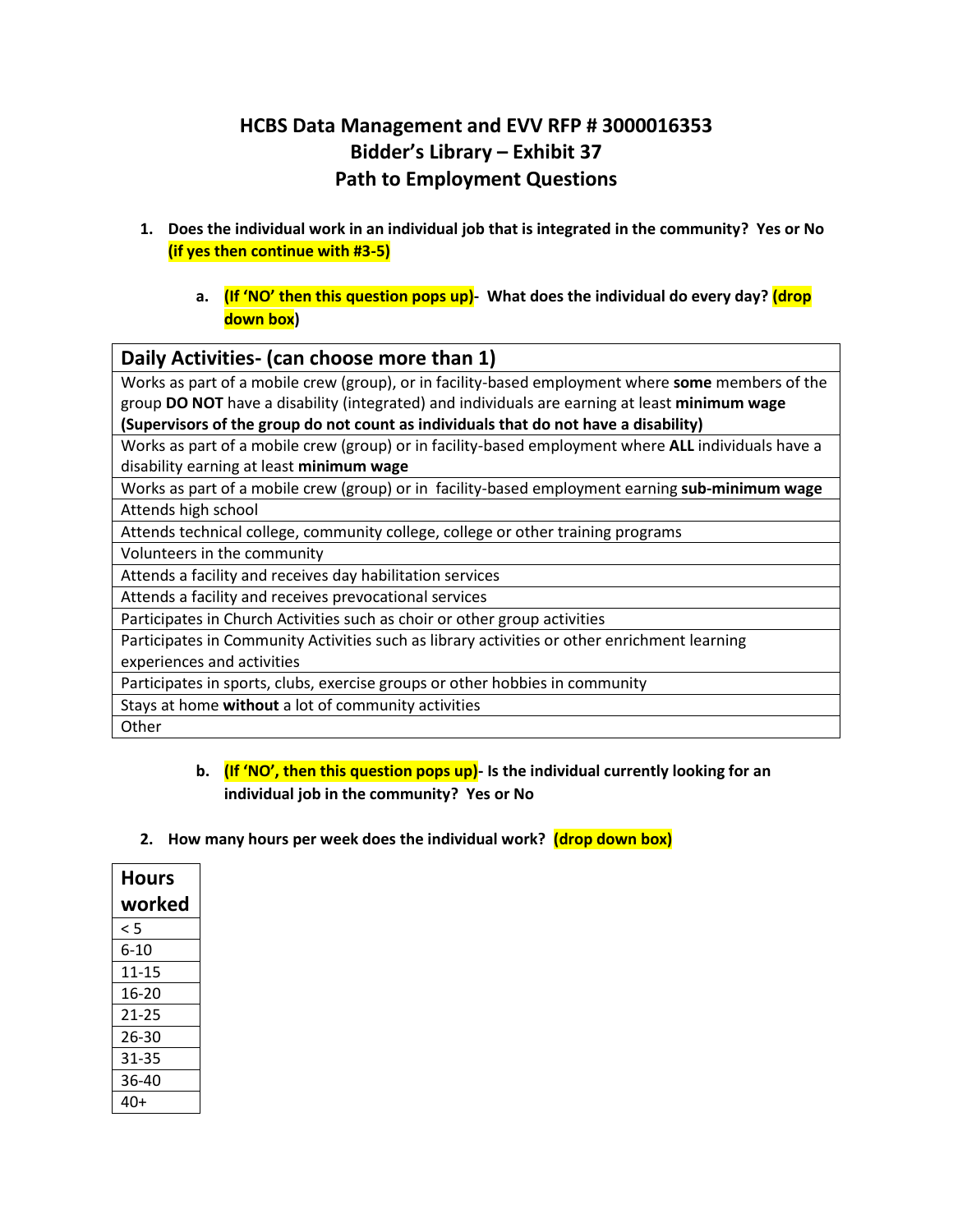| Rate of     |
|-------------|
| pay         |
| $$7.25-$    |
| 8.25        |
| \$8.26-     |
| 9.25        |
| \$9.26-     |
| 10.25       |
| \$10.26-    |
| 11.25       |
| $$11.26-$   |
| 12.25       |
| \$12.26-    |
| 13.25       |
| $$13.26-$   |
| 14.25       |
| $$14.26-$   |
| 15.25       |
| \$15.26-    |
| 16.25       |
| \$16.26-    |
| 17.25       |
| $$17.26-$   |
| 18.25       |
| \$18.26-    |
| 19.25       |
| \$19.26-    |
| 20.25       |
| $<$ \$20.26 |

**3. How much does the individual earn per hour? (drop down box)**

## **4. What type of job does the individual have? (drop down box)**

| <b>Work Categories</b>                                                                               |
|------------------------------------------------------------------------------------------------------|
| Administrative Tasks: Secretarial including filing, answering phones, runner, other types of work in |
| an office setting                                                                                    |
| Childcare: Working with children including daycare, camps, after-school programs, babysitting,       |
| other type of programs working with children.                                                        |
| Customer Service: Assisting people by answering questions, assisting with problems other types of    |
| work assisting customers                                                                             |

 **Food Service**: Performing tasks in the food industry including hostess, waitress, bussing tables, cooking, other work performed in a food service environment